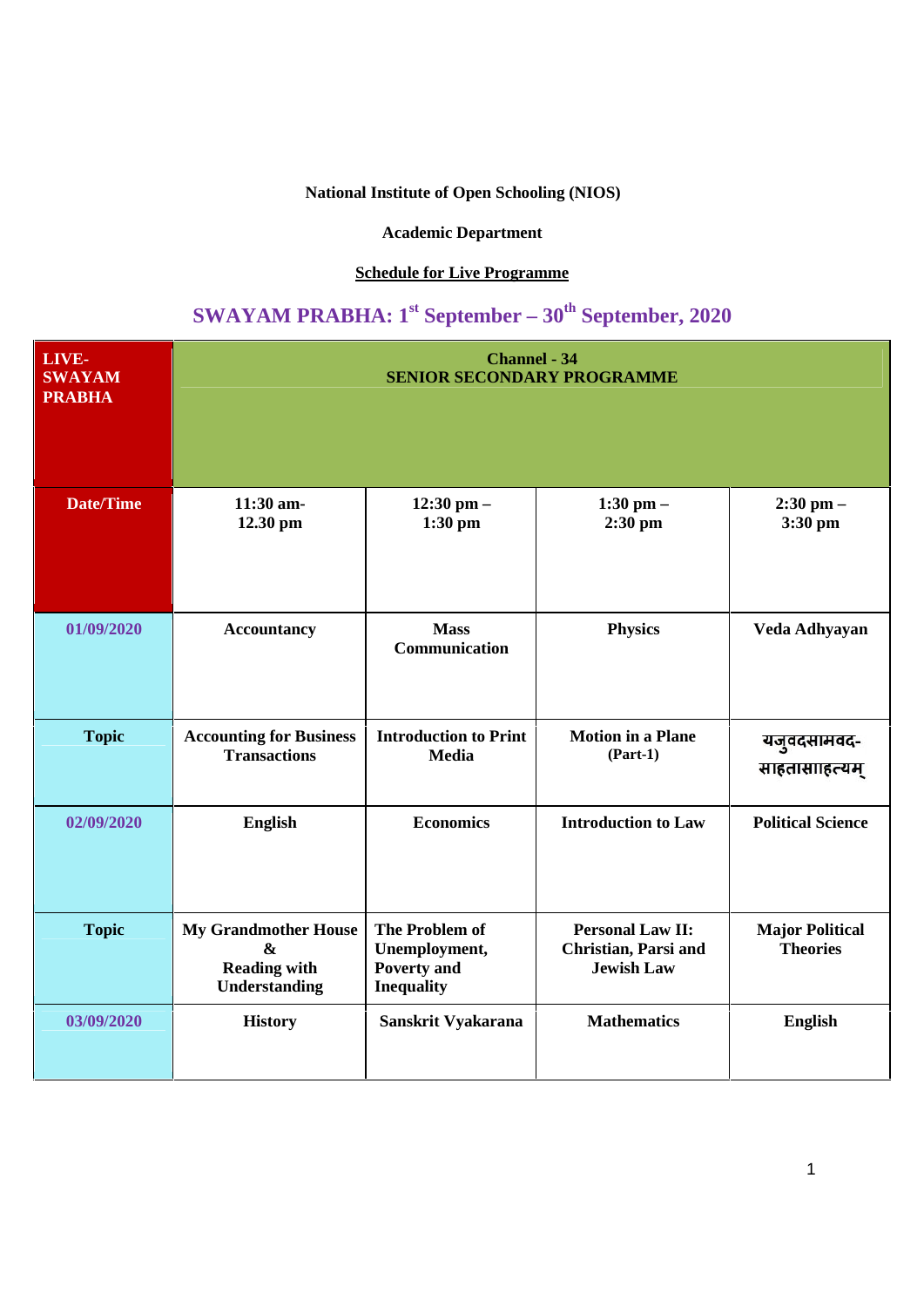| <b>Topic</b><br>04/09/2020 | <b>The Vedic Age</b><br>$(1500BC-600BC)$<br><b>Accountancy</b>                     | तत्पुरुषसमासः -<br>दावातयाादतत्पुरुषसमा  <br>सः<br><b>Computer Science</b> | <b>Trigonometry Function-</b><br>11<br>Sanskrit Sahitya | <b>Fuel of the Future</b><br>Hindi                   |
|----------------------------|------------------------------------------------------------------------------------|----------------------------------------------------------------------------|---------------------------------------------------------|------------------------------------------------------|
| <b>Topic</b>               | Journal                                                                            | <b>Classes and Objects</b><br>with<br><b>Constructors/Destruc</b><br>tors  | कावपारचय-३                                              | और 8<br>एक था पेड़ और एक था<br>ठूंठ<br>तथा दो कलाकार |
| 05/09/2020                 | <b>Chemistry</b>                                                                   | <b>Biology</b>                                                             | <b>Business Studies</b>                                 | <b>Bharatiya Darshan</b>                             |
| <b>Topic</b>               | <b>Chemical Bonding</b>                                                            | <b>Cell Structure and</b><br><b>Functions</b>                              | <b>Modern Modes of</b><br><b>Business</b>               | साख्यदशन<br>साष्टावचार:                              |
| 06/09/2020                 | <b>Political Science</b>                                                           | Veda Adhyayan                                                              | <b>Tourism</b>                                          | <b>Military Studies</b>                              |
| <b>Topic</b>               | Preamble and the<br><b>Salient Features of the</b><br><b>Constitution of India</b> | अथववदसाहतासााहत्य<br>ब्राहमणसाहित्य च                                      | <b>Tourism Industry and</b><br>its organization         | <b>Special Forces</b>                                |
| 07/09/2020                 | <b>Sanskrit</b>                                                                    | <b>Physics</b>                                                             | Sanskrit Vyakarana                                      | Psychology                                           |
| <b>Topic</b>               | वाचां मंडनं सत्यम्                                                                 | Gravitation                                                                | तत्पुरुषसमार : -<br>ताध्दताथादतत्पुरुषसमासः             | <b>Becoming Aware of</b><br>the World Around<br>Us   |

 $\mathbf{I}$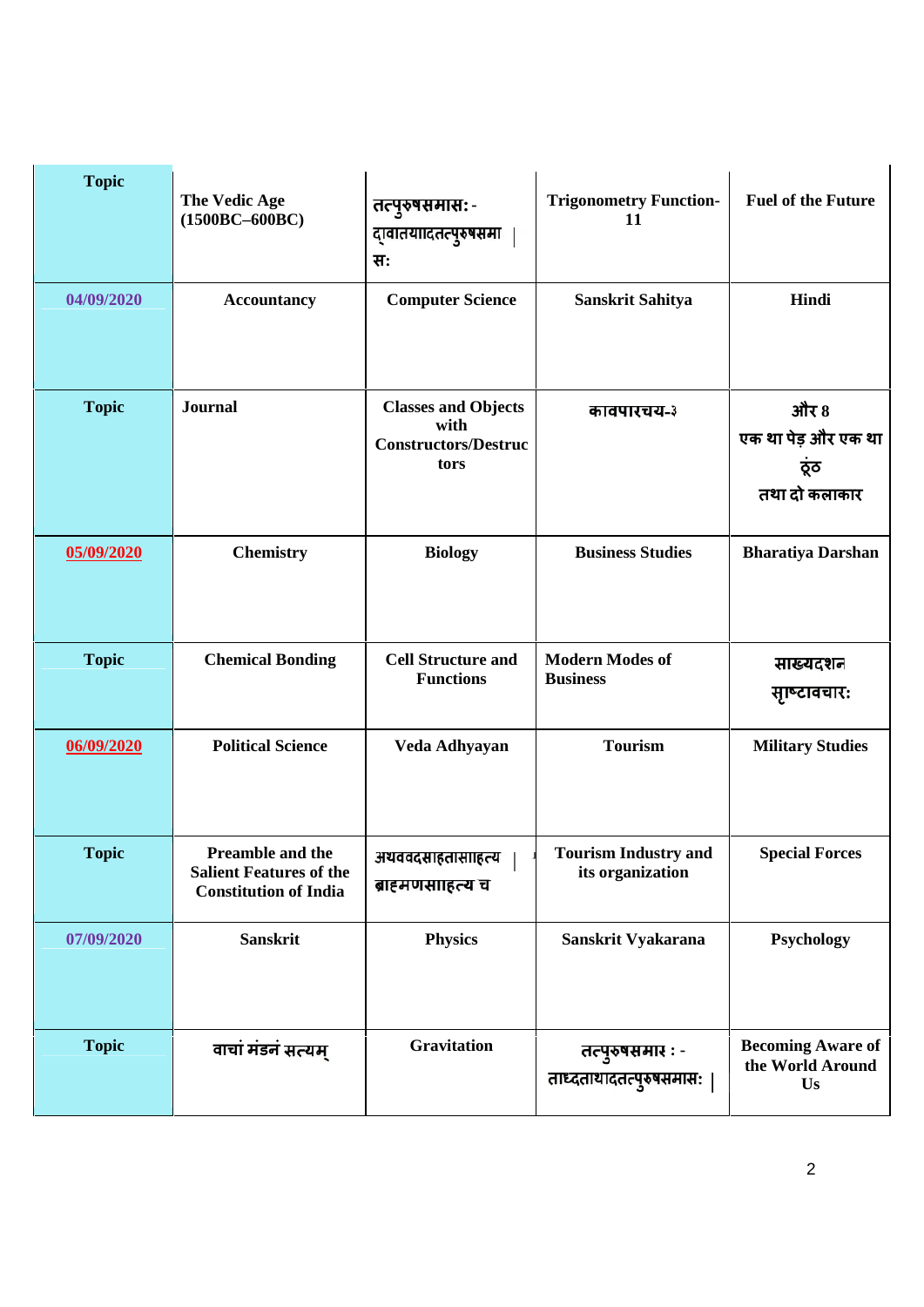| 08/09/2020   | <b>Home Science</b>                                                 | <b>Library</b> and<br><b>Information Science</b> | <b>Chemistry</b>                                           | <b>Sanskrit Sahitya</b>                  |
|--------------|---------------------------------------------------------------------|--------------------------------------------------|------------------------------------------------------------|------------------------------------------|
| <b>Topic</b> | Food, Nutrition and<br><b>Health</b>                                | <b>Electronic Resources</b><br><b>Lesson 8</b>   | The Gaseous and Liquid<br><b>State</b>                     | रघुवंशम्-<br>रघुवंशीयनृपाणांगुणव<br>णनम् |
| 09/09/2020   | Geography                                                           | <b>Mass</b><br>Communication                     | <b>Physical Education and</b><br>Yog                       | <b>Physics</b>                           |
| <b>Topic</b> | <b>Evolution of landforms</b><br>due to Internal Forces             | समाचार                                           | <b>Physical Fitness and</b><br>wellness                    | <b>Motion in a Plane</b><br>$(Part-2)$   |
| 10/09/2020   | <b>Sociology</b>                                                    | <b>History</b>                                   | <b>Bharatiya Darshan</b>                                   | <b>Painting</b>                          |
| <b>Topic</b> | <b>Methods and</b><br><b>Techniques of Research</b><br>in Sociology | From Janapadas To<br><b>Empire</b>               | साख्यदशन<br>सत्कायवादः                                     | <b>Human Figure</b><br><b>Drawing</b>    |
| 11/09/2020   | <b>Environmental Science</b>                                        | <b>Bharatiya Darshan</b>                         | <b>Chemistry</b>                                           | <b>Mathematics</b>                       |
| <b>Topic</b> | <b>Principles of Ecology</b>                                        | प्रत्यक्षखंड प्रमा                               | <b>Spontaneity of Chemical</b><br><b>Reactions</b>         | <b>Sequences and</b><br><b>Series</b>    |
| 12/09/2020   | <b>Economics</b>                                                    | Veda Adhyayan                                    | <b>Urdu</b>                                                | Psychology                               |
| <b>Topic</b> | <b>Economics- Meaning,</b><br>Scope and need                        | ब्राहमणसाहित्यम्                                 | <b>Krishna Chandra</b><br><b>Drama</b><br>Darwazay khol do | <b>Attention and</b><br>Perception       |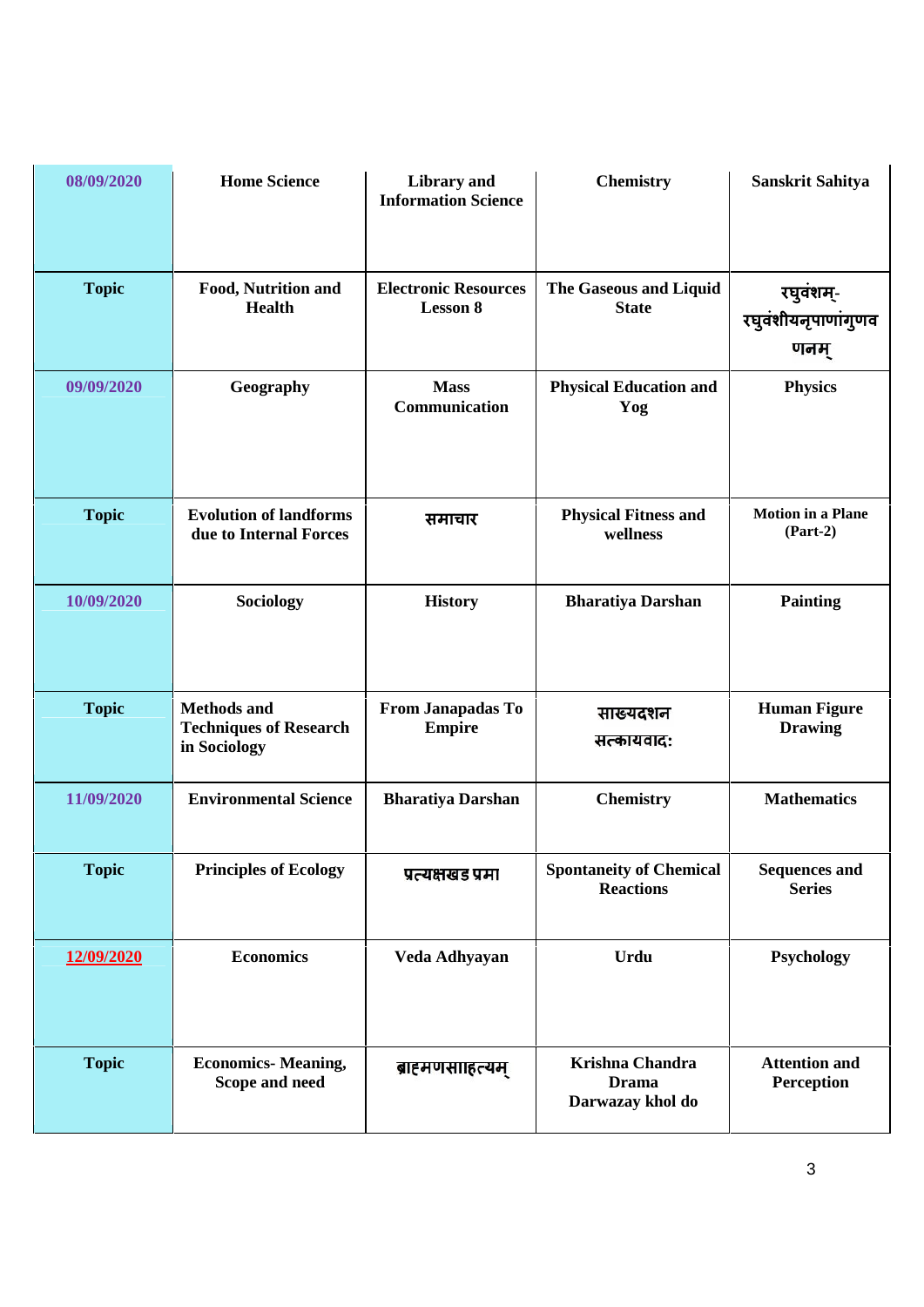| 13/09/2020   | <b>Physical Education and</b><br>Yog                                       | <b>Biology</b>                                                | <b>Business Studies</b>                  | <b>Military History</b>                                                     |
|--------------|----------------------------------------------------------------------------|---------------------------------------------------------------|------------------------------------------|-----------------------------------------------------------------------------|
| <b>Topic</b> | <b>Career Aspects of</b><br><b>Physical Education</b>                      | <b>Tissues and other</b><br>level of organization             | <b>Forms of Business</b><br>Organisation | <b>Establishment</b> of<br>the Delhi sultanate                              |
| 14/09/2020   | Geography                                                                  | <b>Library</b> and<br><b>Information Science</b>              | <b>Sanskrit Sahitya</b>                  | Hindi                                                                       |
| <b>Topic</b> | <b>The Work of Running</b><br><b>Water and</b><br><b>Underground Water</b> | <b>Organization of</b><br><b>Library Material</b><br>Lesson 9 | रघुवंशम्- १                              | अच्छा कैसे ालख<br>और सार कैसे कर                                            |
| 15/09/2020   | <b>Data Entry Operations</b>                                               | <b>Mass</b><br>Communication                                  | <b>Tourism</b>                           | <b>Introduction to</b><br>Law                                               |
| <b>Topic</b> | <b>Formatting Documents</b>                                                | समाचार संकलन और<br>सम्पादन                                    | <b>Impact of Tourism</b>                 | <b>Normative</b><br><b>Functions of Law</b><br>and<br><b>Social Control</b> |
| 16/09/2020   | <b>Sanskrit</b>                                                            | <b>Accountancy</b>                                            | <b>Bharatiya Darshan</b>                 | <b>Chemistry</b>                                                            |
| <b>Topic</b> | आतलाभः न कतव्यः                                                            | Ledger                                                        | प्रत्यक्षखंड प्रत्यक्षप्रमाणम्           | <b>The Solid State</b>                                                      |
| 17/09/2020   | <b>Home Science</b>                                                        | <b>Physics</b>                                                | <b>Mathematics</b>                       | Sanskrit Vyakarana                                                          |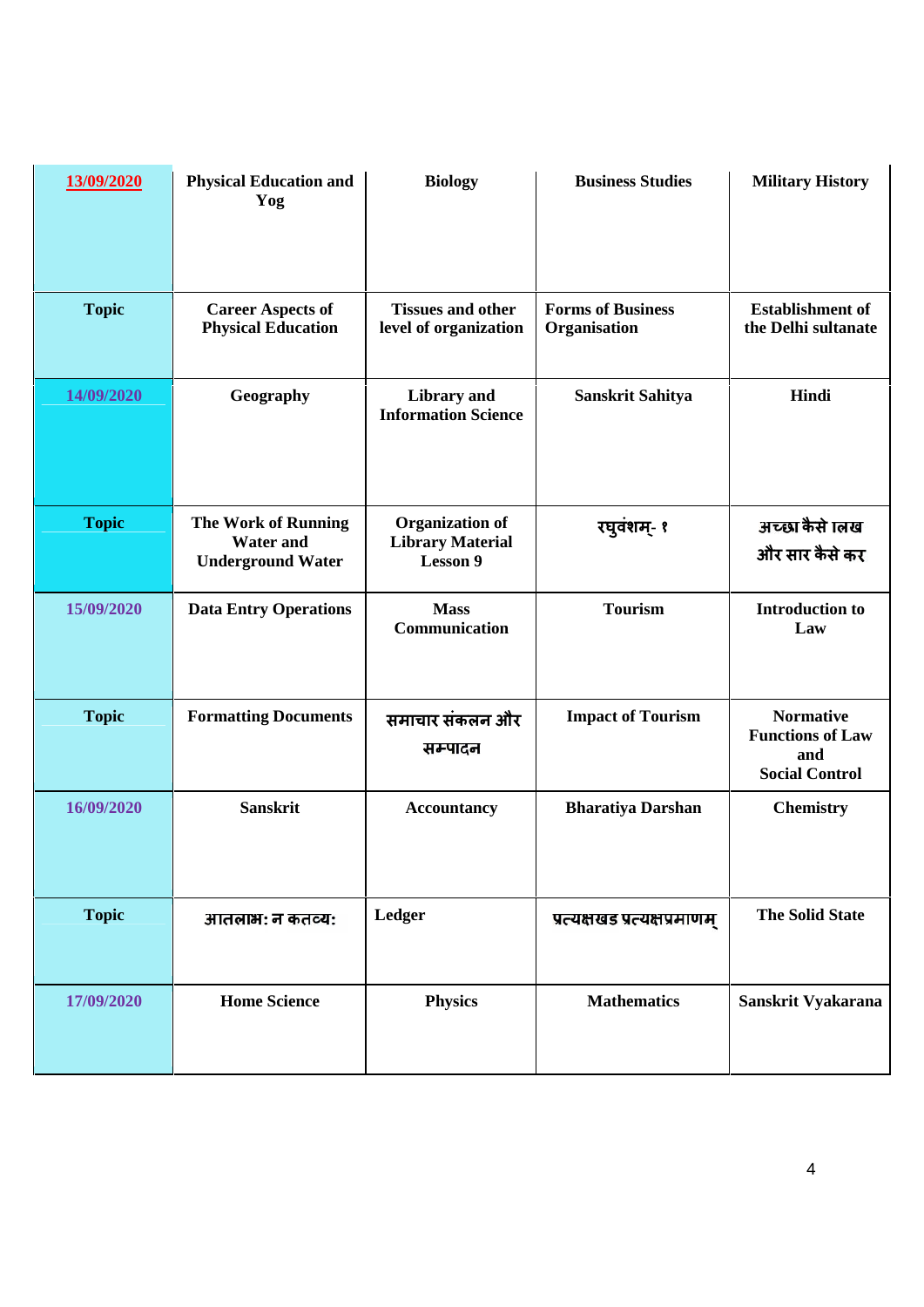| <b>Topic</b> | <b>Nutritional Status</b>                                           | Work, Energy and<br><b>Power</b>                                                          | <b>Principle of</b><br><b>Mathematical Induction</b>   | तत्पुरुषसमासः -<br>कुगातप्राादसमासः<br>उपपदसमासश्च     |
|--------------|---------------------------------------------------------------------|-------------------------------------------------------------------------------------------|--------------------------------------------------------|--------------------------------------------------------|
| 18/09/2020   | Sociology                                                           | <b>History</b>                                                                            | <b>Painting</b>                                        | Veda Adhyayan                                          |
| <b>Topic</b> | Society, Community,<br><b>Association and</b><br><b>Institution</b> | <b>The Geographical</b><br><b>Setting and</b><br><b>Pre-Historic Cultures</b><br>of India | <b>Mughal Style</b>                                    | आरण्यक साहित्यम्<br>उपानषत्साहित्यम्                   |
| 19/09/2020   | <b>Biology</b>                                                      | <b>Economics</b>                                                                          | Psychology                                             | <b>Bharatiya Darshan</b>                               |
| <b>Topic</b> | <b>Root System</b>                                                  | <b>Collection and</b><br><b>Classification of Data</b>                                    | <b>Learning Process and</b><br><b>Acquiring Skills</b> | प्रत्यक्षखड<br>प्रत्यक्षप्रमाणभदाः                     |
| 20/09/2020   | <b>Military Studies</b>                                             | <b>Business Studies</b>                                                                   | <b>Bharatiya Darshan</b>                               | <b>Political Science</b>                               |
| <b>Topic</b> | <b>Para Military Forces</b>                                         | <b>Company Form of</b><br><b>Business</b><br>Organisation                                 | अनुमानखंड: उपमानखंड: च                                 | <b>Fundamental</b><br><b>Rights</b>                    |
| 21/09/2020   | <b>Mathematics</b>                                                  | <b>Environmental</b><br><b>Science</b>                                                    | <b>Painting</b>                                        | Sanskrit Vyakarana                                     |
| <b>Topic</b> | <b>Complex Numbers</b>                                              | Ecosystem                                                                                 | <b>Indian Bronze</b>                                   | तत्पुरुषसमास: -<br>व्याधकरणबह्वााह<br>समान्तप्रत्ययश्च |
| 22/09/2020   | <b>History</b>                                                      | <b>Library</b> and<br><b>Information Science</b>                                          | <b>Sanskrit Sahitya</b>                                | <b>Chemistry</b>                                       |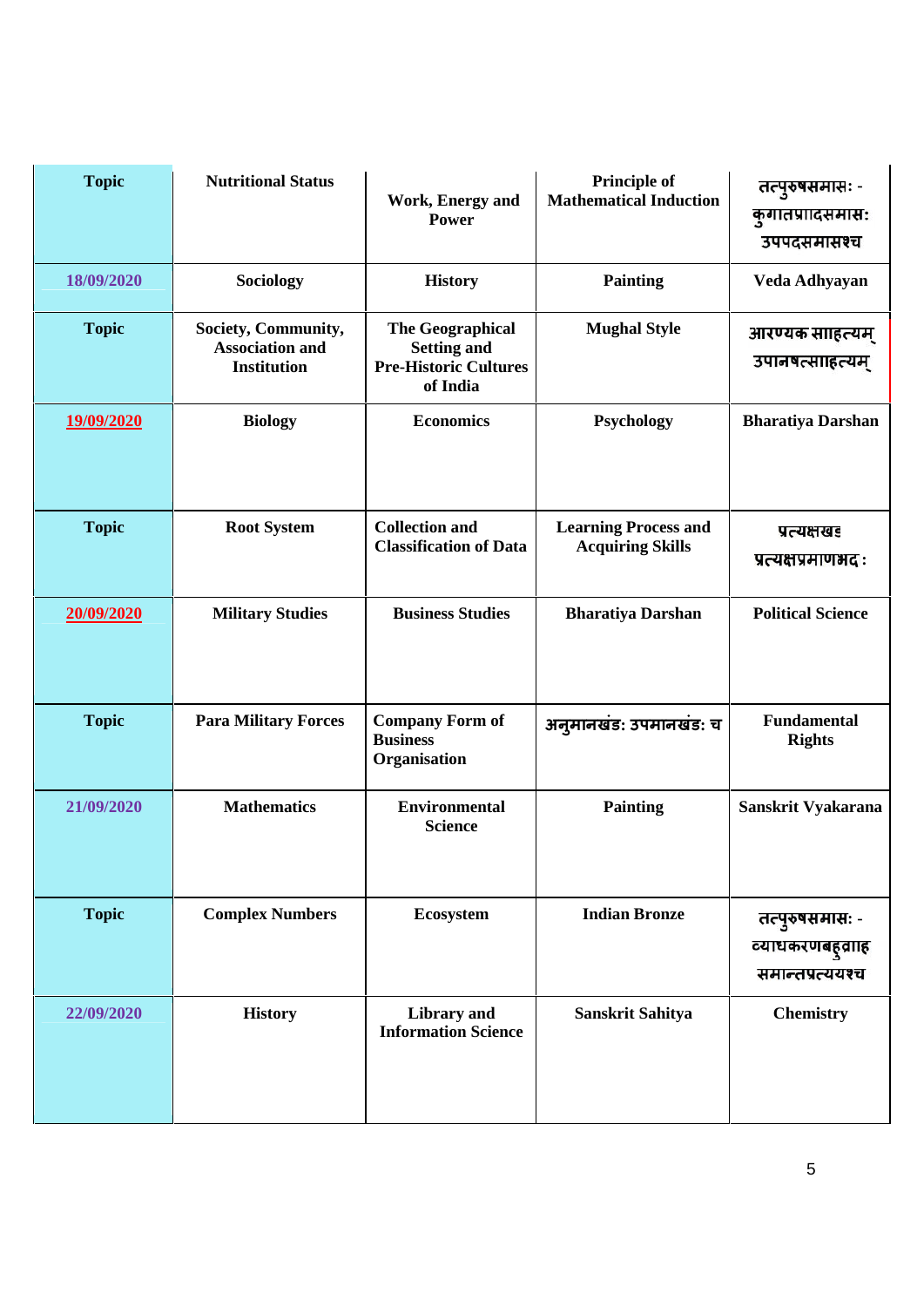| <b>Topic</b> | The Harappan Civilization                      | Processing of<br><b>Library Material</b> | रघुवंशम्- २                                    | <b>Solutions</b>                                                                          |
|--------------|------------------------------------------------|------------------------------------------|------------------------------------------------|-------------------------------------------------------------------------------------------|
| 23/09/2020   | <b>Computer Science</b>                        | <b>Bhartiya Darshan</b>                  | Sanskrit Sahitya                               | Hindi                                                                                     |
| <b>Topic</b> | <b>Inheritance Extending</b><br><b>Classes</b> | आगमखंड:                                  | रघुवंशम्- ३                                    | ाबहारा और<br>पद्माकर                                                                      |
| 24/09/2020   | <b>Tourism</b>                                 | <b>Home Science</b>                      | <b>Introduction to Law</b>                     | <b>Accountancy</b>                                                                        |
| <b>Topic</b> | fundamental of Travel<br>and Tourism Geography | <b>Meal Planning</b>                     | <b>Principles of Natural</b><br><b>Justice</b> | <b>Cash Book</b>                                                                          |
| 25/09/2020   | <b>Environmental Science</b>                   | <b>Sanskrit</b>                          | Urdu                                           | Sanskrit Vyakarana                                                                        |
| <b>Topic</b> | <b>Natural Ecosystem</b>                       | राजते खलु कन्याकुमारा                    | <b>Jameel Mazhari-</b><br><b>Bharatmata</b>    | तत्पुरुषसमास: -<br>समान्तप्रत्यय:<br>ानपातव्यवस्था।दकम                                    |
| 26/09/2020   | <b>English</b>                                 | <b>Physics</b>                           | <b>Economics</b>                               | <b>Political Science</b>                                                                  |
| <b>Topic</b> | A Case of Suspicion                            | <b>Motion of a Rigid</b><br><b>Body</b>  | <b>Presentation of Data</b>                    | <b>Directive Principles</b><br>of State Policy and<br><b>Fundamental</b><br><b>Duties</b> |